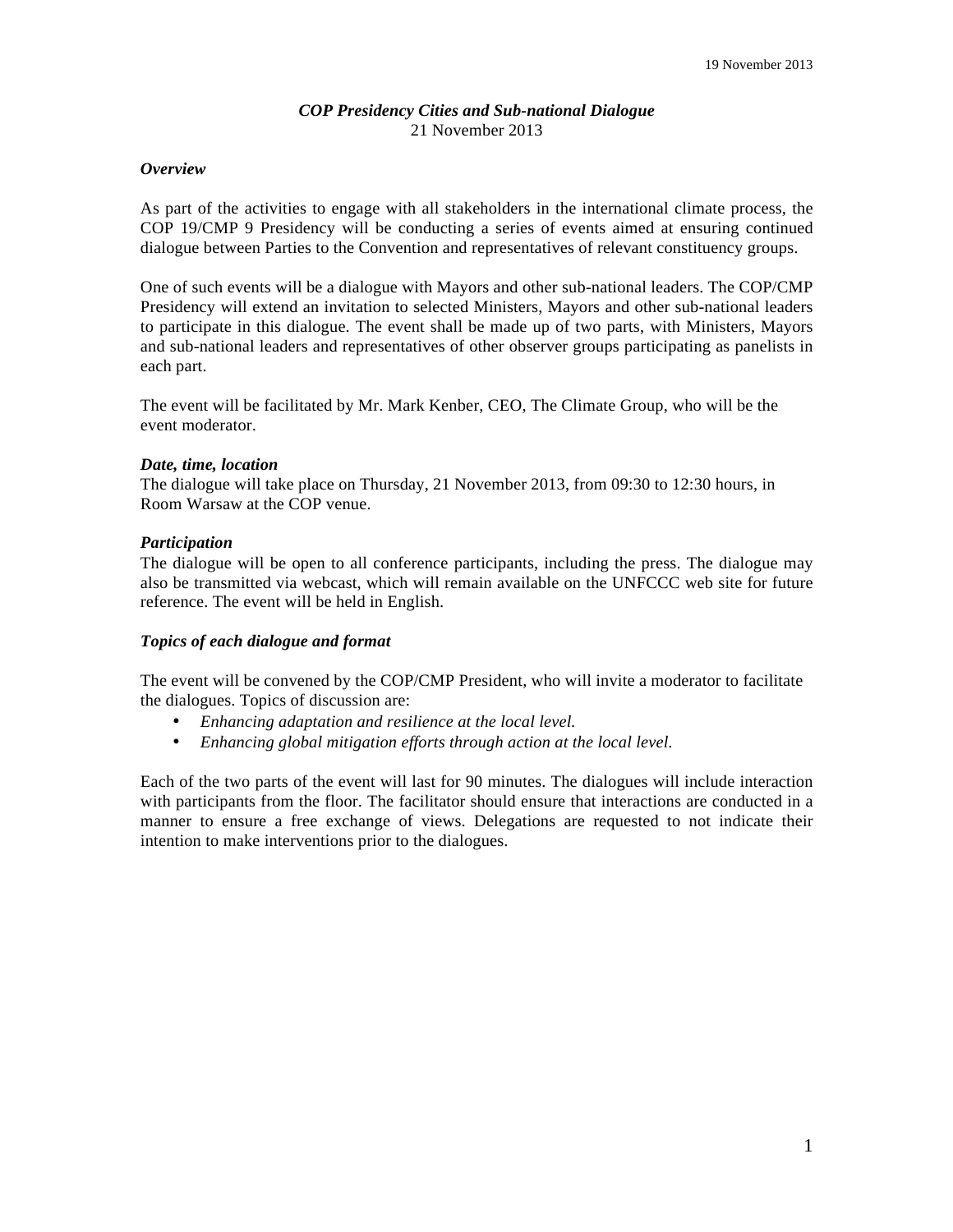# **Draft agenda**

| Moderator: Mr. Mark Kenber, CEO, The Climate Group |                                                                                                                                                                                                                                                                                                                                                                                                                                                                                                                                                                                                                                                                                                                                                                              |
|----------------------------------------------------|------------------------------------------------------------------------------------------------------------------------------------------------------------------------------------------------------------------------------------------------------------------------------------------------------------------------------------------------------------------------------------------------------------------------------------------------------------------------------------------------------------------------------------------------------------------------------------------------------------------------------------------------------------------------------------------------------------------------------------------------------------------------------|
| 09:30-09:45                                        | Welcome and introductory remarks:                                                                                                                                                                                                                                                                                                                                                                                                                                                                                                                                                                                                                                                                                                                                            |
|                                                    | H.E. Mr. Marcin Korolec, COP/CMP President                                                                                                                                                                                                                                                                                                                                                                                                                                                                                                                                                                                                                                                                                                                                   |
|                                                    | Keynote address by                                                                                                                                                                                                                                                                                                                                                                                                                                                                                                                                                                                                                                                                                                                                                           |
|                                                    | H.E. Mr. Ban Ki-Moon, United Nations Secretary-General<br>٠                                                                                                                                                                                                                                                                                                                                                                                                                                                                                                                                                                                                                                                                                                                  |
|                                                    | Ms. Hanna Gronkiewicz - Waltz, Mayor of Warsaw<br>٠                                                                                                                                                                                                                                                                                                                                                                                                                                                                                                                                                                                                                                                                                                                          |
|                                                    | Ms. Christiana Figueres, Executive Secretary, UNFCCC<br>٠                                                                                                                                                                                                                                                                                                                                                                                                                                                                                                                                                                                                                                                                                                                    |
|                                                    |                                                                                                                                                                                                                                                                                                                                                                                                                                                                                                                                                                                                                                                                                                                                                                              |
| 09:45-11:00                                        | Enhancing adaptation and resilience at the local level.                                                                                                                                                                                                                                                                                                                                                                                                                                                                                                                                                                                                                                                                                                                      |
|                                                    | Speakers<br>Ministers<br>1. H.E. Mr. Paul H. Oquist, Minister and Private Secretary for National Policies of<br>Nicaragua, Nicaragua<br>2. H.E. Ms. Wilma Mansveld, Minister of Environment, Netherlands<br>3. H.E. Mr. Tony De Brum, Minister in Assistance, Republic of the Marshall<br>Islands<br>Mayors and sub-national leaders<br>1. Mr. Tunc Soyer, Mayor of Seferihisar, Turkey<br>Dr. Emmanuel Eweta Uduaghan, Governor of Delta State, Nigeria<br>2.<br>Mr. George K. Heartwell, Mayor of Grand Rapids, Michigan, USA<br>3.<br>Mr. Gustavo Petro, Mayor of Bogota, Colombia<br>4.<br>Civil Society and observers<br>5. Dr. Aisa Kirabo Kacyira, Deputy Executive Director, UN-Habitat<br>Rachel Kyte, Vice-President for Sustainable Development, World Bank<br>6. |
|                                                    |                                                                                                                                                                                                                                                                                                                                                                                                                                                                                                                                                                                                                                                                                                                                                                              |
| 11:00-12:30                                        | Enhancing global mitigation efforts through action at the local level.                                                                                                                                                                                                                                                                                                                                                                                                                                                                                                                                                                                                                                                                                                       |
|                                                    | Speakers<br>Ministers<br>1. H.E. Mr. Pascal Canfin, Minister for Development, France                                                                                                                                                                                                                                                                                                                                                                                                                                                                                                                                                                                                                                                                                         |
|                                                    | 2. H.E. Mr. Seongkyu Yoon, Minister of Environment, Republic of Korea<br>3. H.E. Prof. Ephraim Kamuntu, Minister of Water and Environment, Uganda<br>Mayors and sub-national leaders<br>4. Mr. Geraldo Julio, Mayor of Recife, Brazil<br>5. Dr. Tang Jie, Deputy Mayor of Shenzen, China<br>Ms. Penny Ballem, City Manager, Vancouver, Canada<br>6.<br>Ms. Hanna Gronkiewicz-Waltz, Mayor of Warsaw, Poland<br>7.<br>8. Mr. Ronan Dantec, Councillor of Nantes, France<br>Civil Society and observers<br>9. Mr. Heinz Leuenberger, Director of Environmental Management Branch, UNIDO<br>10. Ms. Dominika Kulczyk-Lubomirska, Vice-President, Green Cross Poland                                                                                                             |
| 12:30 -12:40                                       | Closing remarks<br>Mr. David Cadman, President of ICLEI, Focal Point for the LGMA<br>$\bullet$<br>constituency<br>H.E. Ms. Aneta Wilmańska, Under-Secretary of State, Ministry of the<br>٠<br>Environment, Poland                                                                                                                                                                                                                                                                                                                                                                                                                                                                                                                                                            |